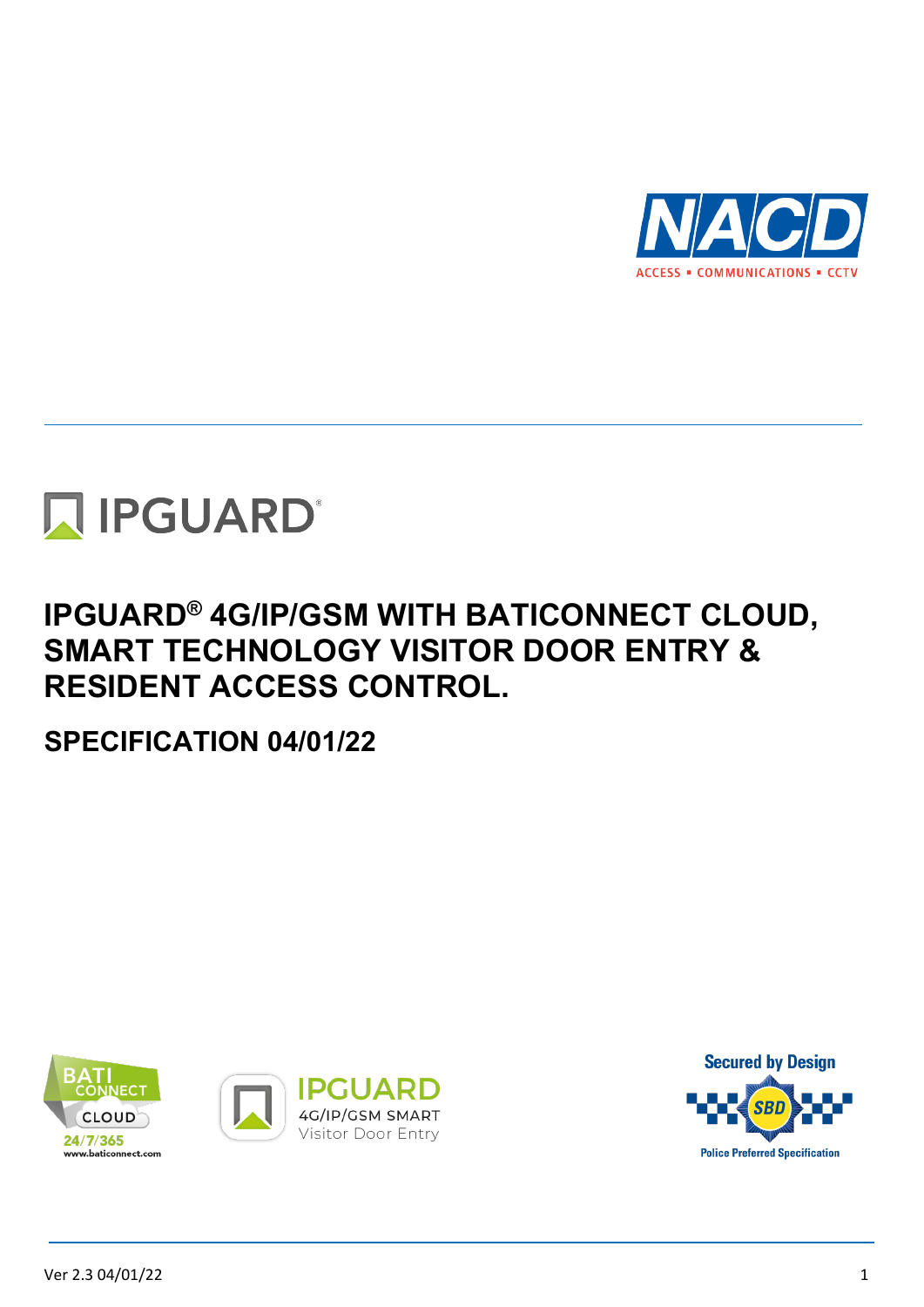- 1. Development specific communal visitor door entry & resident access control system equipment, operational strategy and drawings to be submitted for approval to both the client and the Design Out Crime Officer (DOCO) representing Secured By Design.
- 2. Building Control regulations always take priority over all Secured By Design requirements.
- 3. System and installation must comply fully with the Equality Act 2010 (DDA) to anticipate and prevent disability discrimination and so ensure that disabled persons receive a similar level of service provision as able-bodied persons.
- 4. System must comply fully with the Data Protection Act 2018, and the UK GDPR, and/or with subsequent legislation.
- 5. System must comply fully with the latest Secured By Design regulations for visitor door entry & resident access control.
- 6. No door, irrespective of its location, must open over a visitor door entry or resident access control panel.
- 7. Visitor door entry panel(s) must have passed the test as a critical component of a door set within the British security standard LPS1175 -SR2, and thereby achieved Secured by Design (SBD), Police Preferred Specification.
- 8. All visitor door entry panels and resident proximity access control panels (readers) to be vandal resistant with security screw fixings.
- 9. Visitor 4G/IP/GSM smart technology door entry panel(s) to be NACD IPGUARD<sup>®</sup> range, fully Equality Act 2010 (DDA) compliant. Keypad buttons for calling on panel to be alphanumeric, anti-vandal, tactile, raised and minimum 15mm diameter and with, on the button itself, braille for the blind and large minimum 8mm height illuminated LED digit/characters for the visually impaired.
- 10. NACD IPGUARD® systems do not require fixed system proprietary equipment installed inside resident dwellings. No cabling is required into each dwelling from the communal areas. Residents utilise their own landline, cordless, mobile, IOS/Android smart phone / IPAD / tablet – any mix, to view and answer visitor calls from the IPGUARD visitor door entry panels.
- 11. Residents / tenants download the free IPGUARD APP (available on both the Apple or Google Play App stores) directly onto their smart phone(s) / IPAD(s) / tablets. If the resident / tenant is using a landline or non-smart mobile calls from the IPGUARD panel will be audio only.
- 12. Residents / tenants with smart phones / IPADs / tablets automatically have a history of all visitor calls including date, time, status (missed, answered, door opened etc) and a picture of their visitor.
- 13. Objective is to avoid visitor door entry technologies with finite life spans that operate using system proprietary equipment (fixed or other) inside resident dwellings and so require on-going maintenance and eventual replacement costs.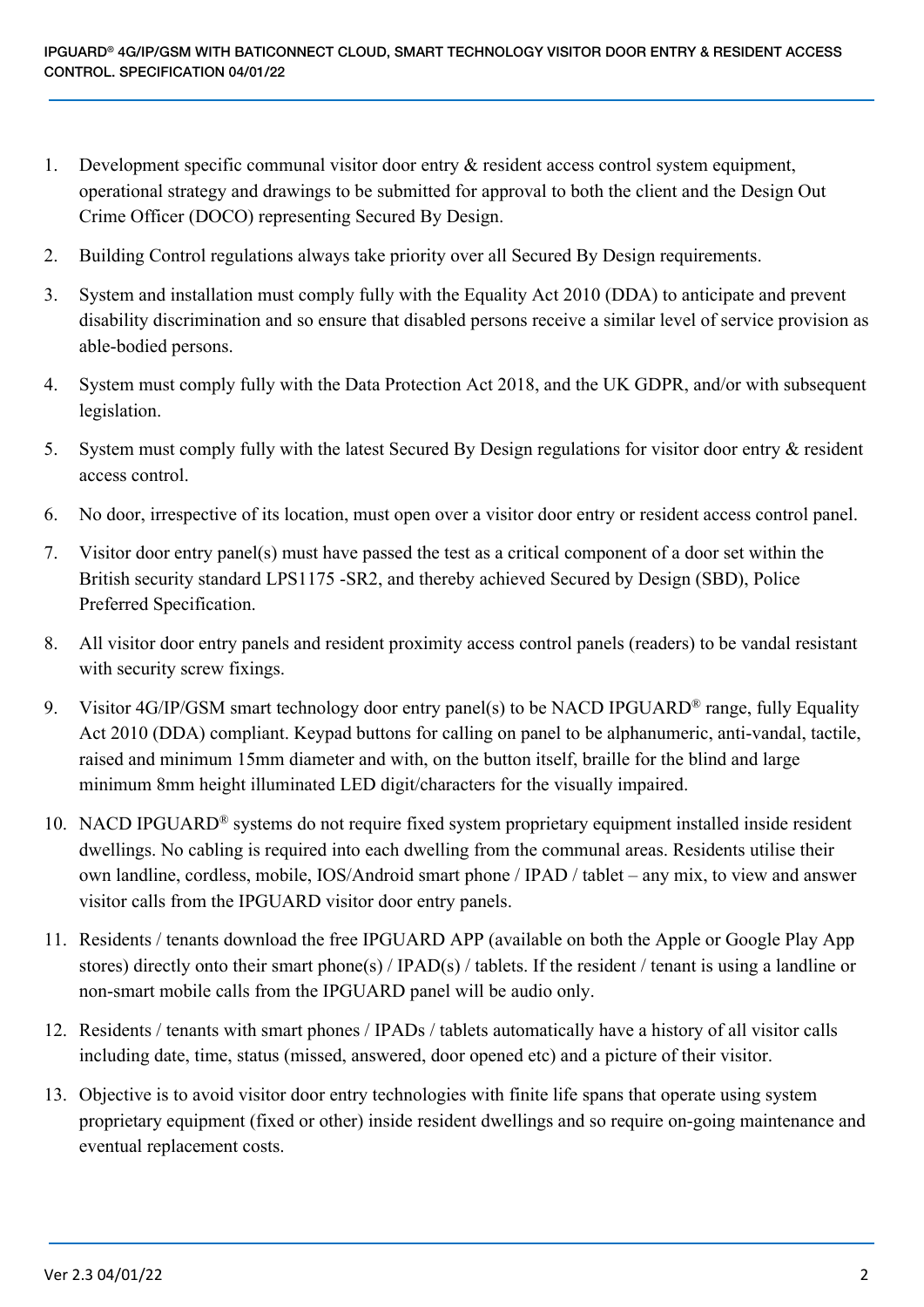- 14. NACD IPGUARD® visitor door entry panel(s) serving communal entrances into a residential building must be equipped with integral anti-vandal colour/mono (day/night) high resolution camera(s) for Equality Act 2010 (DDA) compliance (visually impaired residents must be provided with a close up of the visitor calling), and every integral panel camera must meet the technical specification(s) as stipulated by Secured By Design. Written confirmation of panel camera specification is required.
- 15. NACD IPGUARD® visitor door panel must be installed at 1.2 metres AFFL to its centre.
- 16. Resident only doors with proximity access control panel (reader) must be installed so that the proximity reader is fitted so that its top is 1.0 metre AFFL.
- 17. Resident proximity access control panels (readers) must be fully Equality Act 2010 (DDA) compliant; large, obvious (image of a key), bright, illuminated, and have LED's and buzzer to indicate authorised, declined and door open.
- 18. NACD IPGUARD® systems must, for security reasons, provide full visitor call logging. The system must identify the visitor calling panel (where the visitor made the call from), the time and date of the call, the duration of the call and whether the resident called opened the door. This is a Secured By Design requirement so that any resident abusing the system can be identified.
- 19. NACD IPGUARD® visitor door entry panel(s) to include Equality Act 2010 (DDA) information voice output and visual display output messages for visitors.
- 20. NACD IPGUARD® visitor door entry panel(s) to allow for 3 no telephone numbers per flat so that in the event of an engaged tone or non-answer, the system automatically calls the 2nd and then the 3rd telephone number.
- 21. Sitewide visitor door entry panels and resident access control systems will all be fully remotely programmable via BATICONNECT CLOUD server. No software will be required.
- 22. Keypad code external door opening is not secure and cannot identify the code user. The system must, however, provide this feature for facilities staff.
- 23. Tradesperson time-zone programmable door opening buttons on visitor door entry panels are not normally permitted by Secured By Design. However, the NACD IPGUARD<sup>®</sup> visitor door entry panel(s) must allow for this feature, which must be remotely programmable via the BATICONNECT CLOUD, because it may be specifically instructed because the main entrance door opens into a secure lobby where the post boxes are located.
- 24. All communal NACD IPGUARD visitor door entry panel(s), all resident access control proximity readers for doors, gates, lifts, all IPKEYSAFE(s), and all radio access control receivers for vehicles on the development to be networked and fully remotely programmable via the BATICONNECT CLOUD server. It must be possible to remotely connect into the sitewide access control system(s) to add or delete proximity key fobs, radio transmitters, keypad codes for facilities staff, and amend individual and/or group access rights to or from one, some or all doors, gates, lifts and change any system parameter.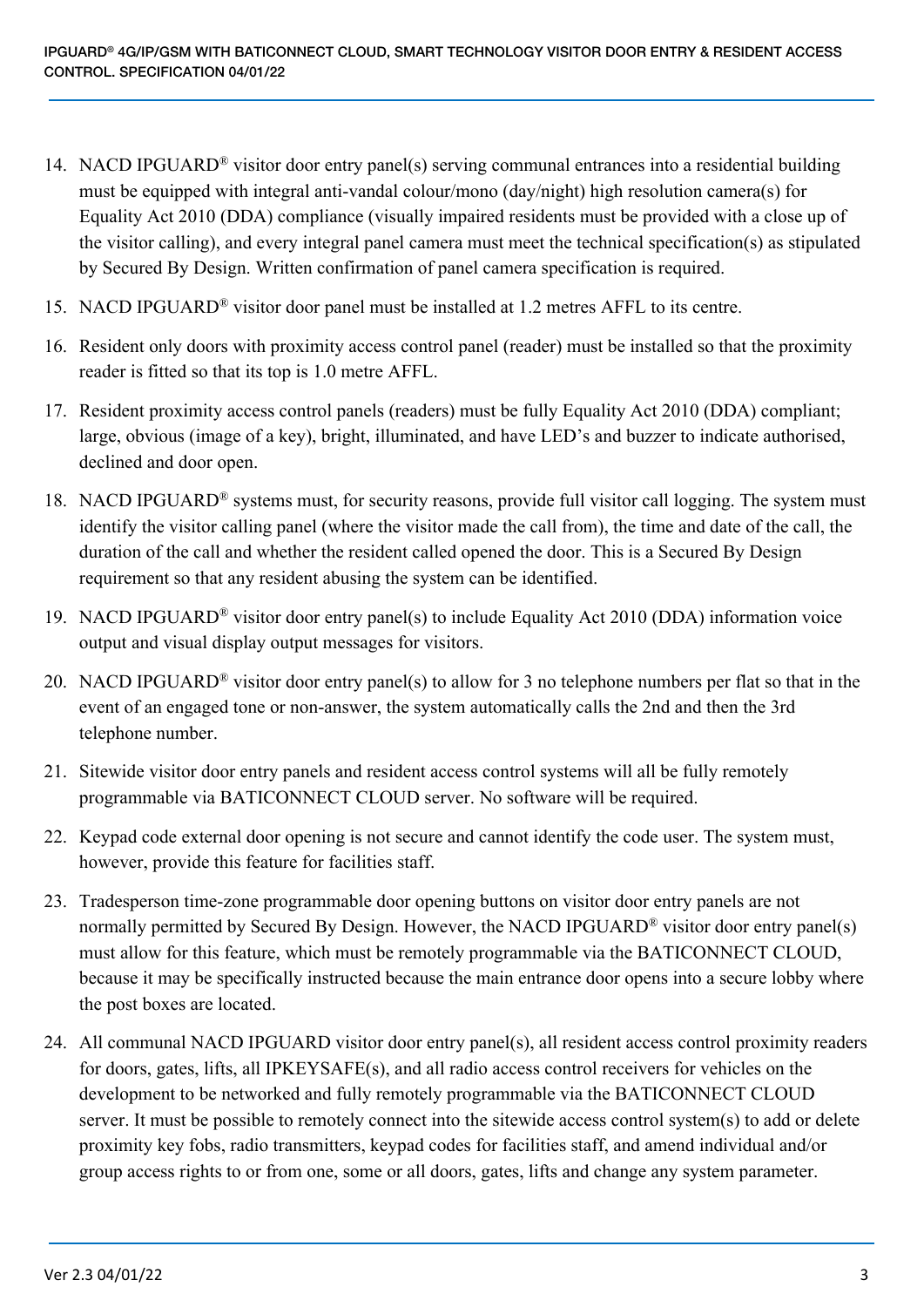25. For security compartmentalisation reasons and/or as requested by the Secured By Design DOCO for buildings of over 10no flats sharing a communal entrance, a "Meet & Greet" access control strategy may be required to achieve Secured By Design certification. Residents would usually "Meet & Greet" their visitor on the ground floor and then escort the visitor to their flat.

System must be capable of providing the following additional features, if requested:

- Each resident is issued with a unique proximity key fob that is programmed to only give access to their floor and any other communal areas relevant to them.
- Every lift must be floor specific proximity reader controlled.
- Every stairwell door onto a floor must be proximity reader controlled.
- Every ground floor communal stairwell door must be proximity reader controlled.
- Every corridor door leading to dwellings must be proximity reader controlled.
- Ground floor communal stairwell door with a secondary NACD IPGUARD® visitor door entry panel with integral resident proximity access control, allowing the resident and visitor the option to "Meet & Greet" at the door from the stairwell onto their actual floor.
- Lift with floor specific keypad code control (each resident can have unique keypad code for their visitor).
- 26. Each lift must be equipped with floor specific proximity access control that is an integral part of the fully and remotely programmable resident access control network. The lift proximity reader system feature means therefore that the proximity key fobs issued to residents are programmed so that they only enable specific lift floor button(s) in order to restrict each resident to their floor only.
- 27. All communal doors, vehicle gates, barriers and lifts that provide a means of accessing into the housing development, into any block or core, onto any floor or corridor, into any car park, communal garden or allotment must be proximity reader and/or radio transmitter network access controlled.
- 28. All communal visitor ground floor internal lobby doors to be proximity reader networked access controlled. The objective is to create a secure lobby.
- 29. All communal bin, recycling and bike stores to be proximity reader networked access controlled.
- 30. All communal gardens, podiums and terraces must be proximity reader network access controlled.
- 31. All communal vehicle gates and barriers to be radio transmitter networked access controlled for cars and proximity reader networked access controlled for cyclists. Both systems are to be on the same site wide access control network and fully remotely programmable.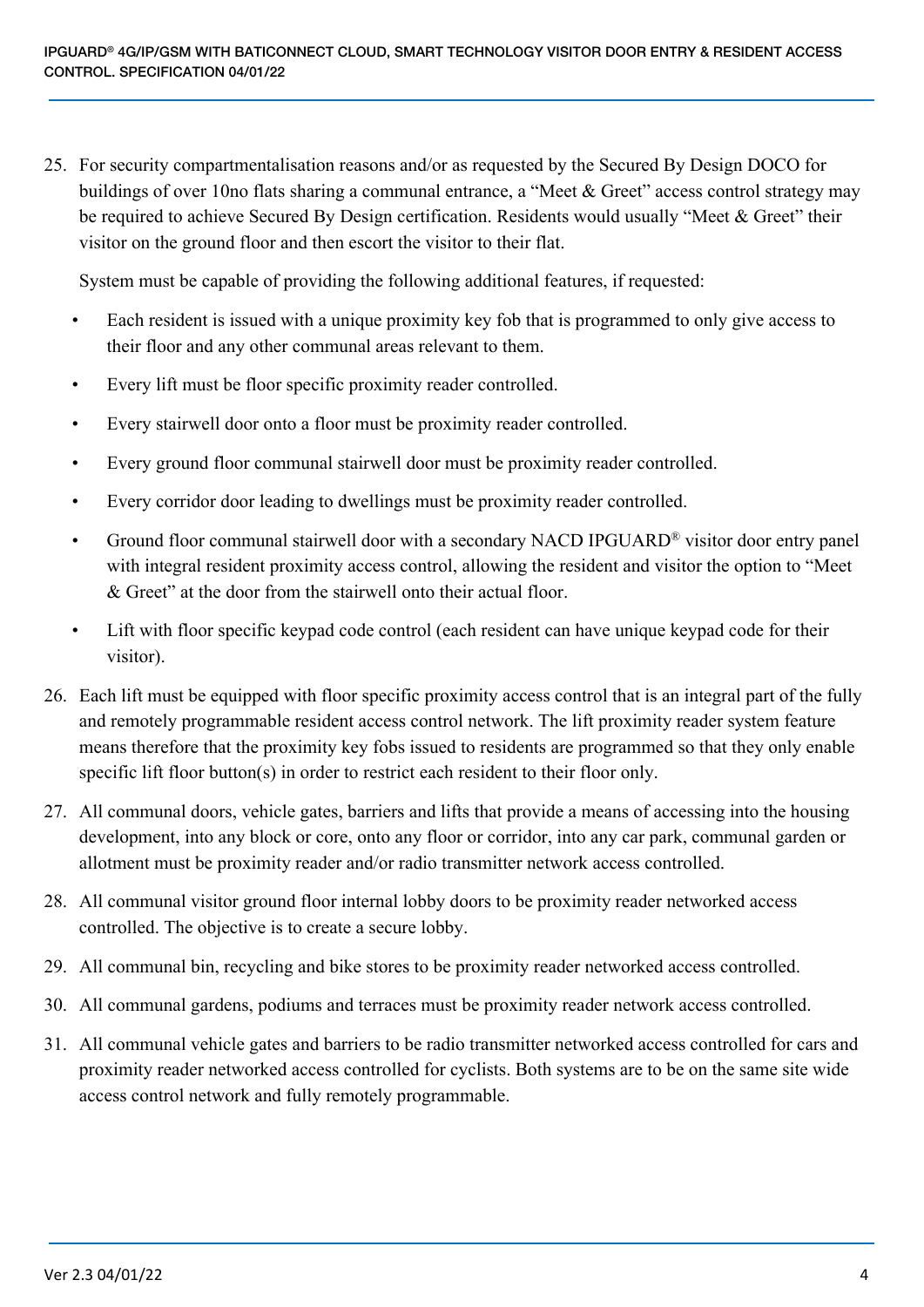- 32. The visitor door entry and resident access control system must have the facility to record and identify the location, user, type, time and date of every system event, and provide this information both in real-time and via remote data-retrieval. Sufficient memory storage must be available for a period of not less than 30 days.
- 33. Access control to the block(s) and carpark(s) by the residents is to be based on a fully integrated and networked proximity key fob and radio transmitter system. This is a requirement for Secured By Design certification from 2014 onwards. Radio access control for vehicle gates is also a requirement for Equality Act 2010 compliance. The proximity key fob readers and radio transmitter receivers must be remotely programmable and provide a full log of all visitor and resident system events via BATICONNECT CLOUD based server. No software will be required.
- 34. Proximity key fobs/cards/tags are to be security encrypted minimum MIFARE Classic 13.56 Mhz technology, or MIFARE DESFire 13.56 Mhz. In addition, special security algorithm check protections are required to prevent access via duplicated credentials meaning copies/clones/forgeries. The same applies for radio transmitters. Access control systems which use proximity key fobs and/or radio transmitters that can be copied/cloned/forged by unauthorised parties are NEVER fit for purpose.
- 35. Older technology proximity key fobs, for example 125Khz and 153Khz, are never acceptable.
- 36. Radio transmitters for vehicle entrances must also incorporate and utilise the rolling code security feature; transmission and reception.
- 37. Written confirmation is required from the security specialist that the visitor door entry and resident access control system GUARANTEES PREVENTION against access into the building using duplicated credentials meaning copies/clones/forgeries of the manufacturer issued proximity key fobs, and additionally logs and alerts the management company to all access attempts using duplicated or other non-authorised proximity key fobs.
- 38. The same established principles of identification, recording and control used by manufacturers of high security mechanical keys must be applied to their proximity key fob and radio transmitter electronic equivalents. Proximity key fobs and radio transmitters must each have a factory engraved visible unique ID number. This number must identify the scheme (site/building/group) and the individual holder. The proximity key fob and radio transmitter ID numbers supplied must be recorded and a hardcopy list supplied by the security specialist.
- 39. Proximity key fobs and radio transmitters must be based on a unique scheme number (site/building/group) codes and incremental sequential holder numbers that are also physically engraved on each access pass so that each is individually visually identifiable. Example: 8418400001, 8418400002, 8418400003… 8418400100 etc. A resident must be able to look at their proximity key fob / radio transmitter and read its number. This number must identify the scheme/building and the individual holder.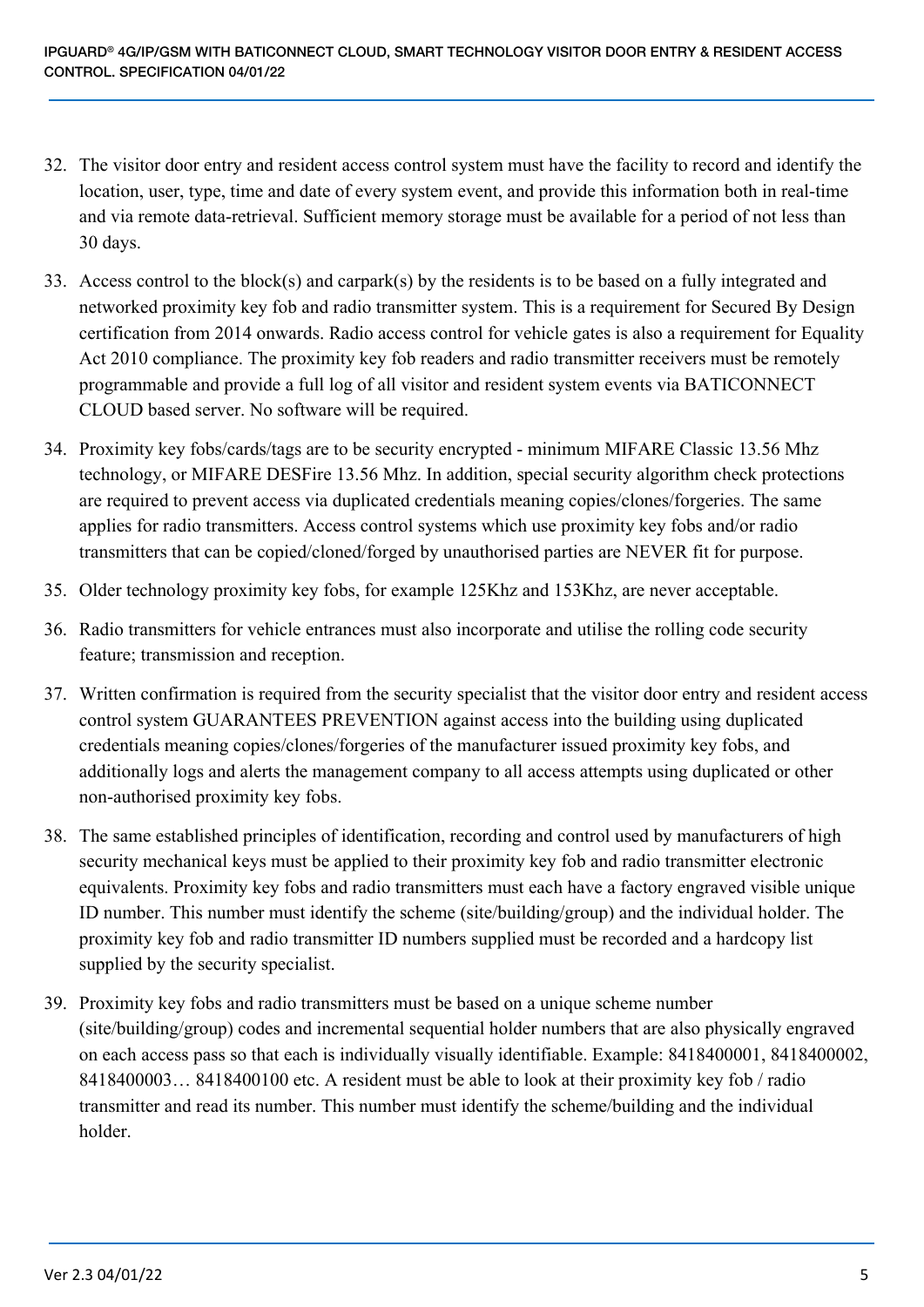Proximity key fobs and radio transmitters (credentials) that force the system administrator to rely on and implement colour coding for differentiation and/or identification purposes because the credentials have no factory imprinted ID number are old technology and totally unacceptable.

Quantities: 3no proximity key fobs required per plot, 1no radio transmitter required per secure carpark space (if applicable), plus 10% extras of both types. A printed list detailing the incremental sequential ID numbers of every proximity key fob and radio transmitter that have been supplied is required.

- 40. The access control strategy is based on the principle that a resident only needs to be issued with 1no proximity key and 1no radio transmitter which can be programmed via the BATICONNECT CLOUD to provide the exact door, gate, barrier and lift access authorisation profile for the entire development and, if necessary, for other remote developments. Master and facilities staff proximity key(s) and radio transmitter(s) must also be remotely programmable into all sites, any configuration as instructed.
- 41. All access controlled doors irrespective of location require, on the secure side, a double pole (PTM & PTB) green mushroom type exit button (or similar Equality Act 2010 compliant button) fitted within 1 metre maximum distance of the relevant door pull/push handle at a maximum height of 1 metre AFFL. The door must never open over the exit button. Additional press to exit buttons are to be installed, on the secure side, at distances of over 1 metre from the relevant door to facilitate exit for disabled persons in wheelchairs (as instructed).
- 42. All internal only fire route access controlled doors must be interfaced with AOV/FIRE alarm systems, as applicable. On alarm activation the 12/24V fail safe electric locking on the door must automatically and immediately fail safe (unlocked).
- 43. External doors that give access into the building from public areas are not to be interfaced with AOV/FIRE alarm systems unless instructed otherwise.
- 44. Green plastic emergency exit breakglass units are not permitted by Secured By Design on final exit doors meaning external doors that give access into the building from public areas. Instead, a 2no stainless steel button (each min dia 30mm and DP) anti-vandal emergency exit system with self-resetting hold-open of 5 minutes and/or longer (Example: NACD Ltd ref. EM24EX) is to be installed and fitted within 1 metre maximum distance of the relevant door pull/push handle at a maximum height of 1 metre AFFL. The door(s) must never open over EM24EX exit systems. Technical submittal required to confirm that the emergency exit device installed is fit for purpose in relation to H&S requirements.
- 45. Door release exit buttons and other such devices used for exiting via vehicle entrances, pedestrian gates and bike stores must be carefully positioned so that they are not reachable from the public side whether by hand, stick or other object. If visible from the public side, the button itself must face in the opposite direction to the gate/door, be concealed or otherwise suitably protected from unauthorised activation, whilst remaining at all times highly visible and easy to use by persons exiting. The door(s) must never open over door release exit buttons.
- 46. Full compliance with the building code is required to ensure guaranteed safe egress in the event of an emergency. Fire escape doors and routes must be clearly identified by others.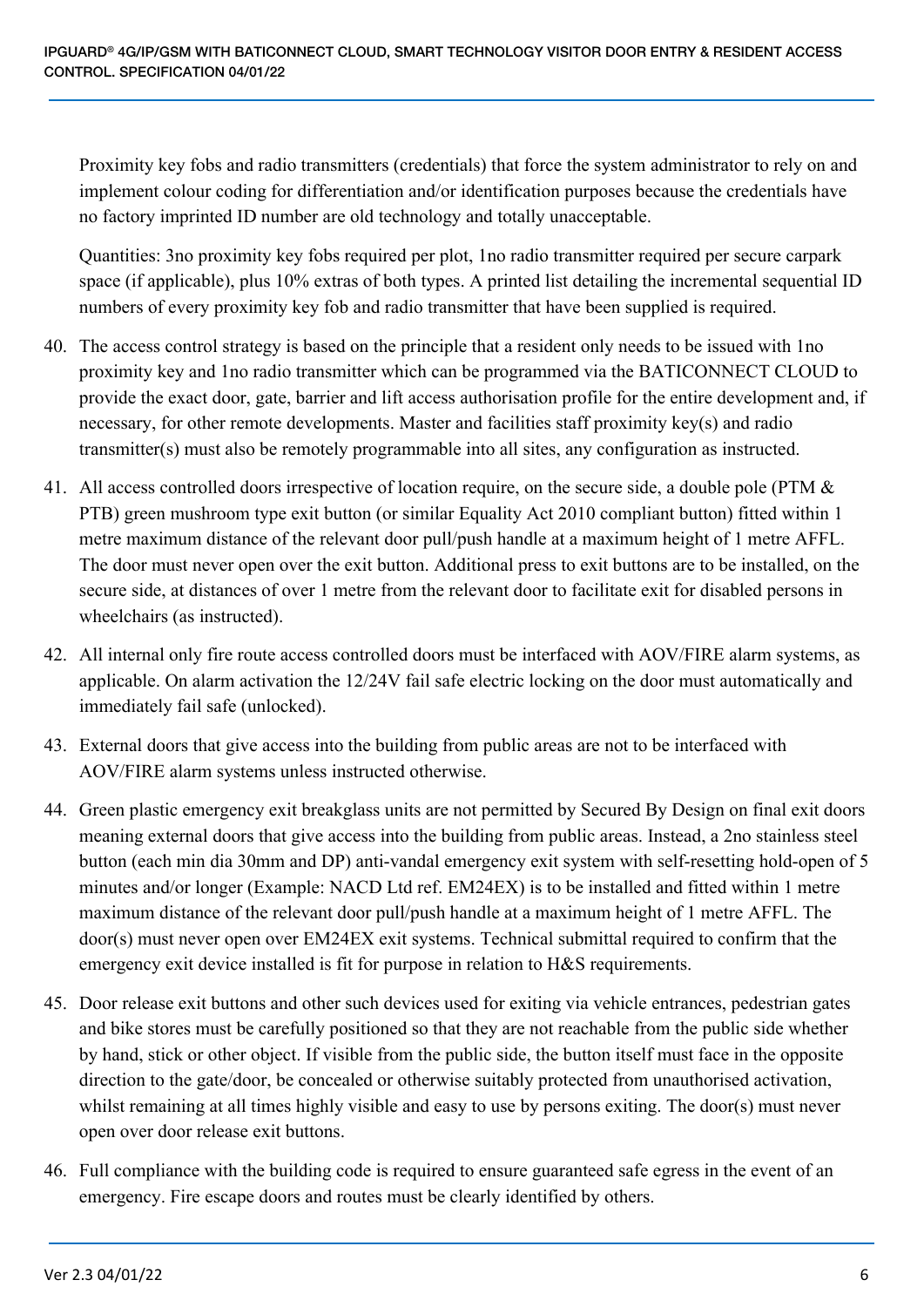- 47. All electric locking supplied must have Secured By Design certification as part of a complete doorset (by the door supplier). Electric locking circuits must only use 4-core, 1mm² /core lock circuit cable ref 4 x 1 YY/LSZH per lock, or Fire Protected equivalent.
- 48. All cabling to communal visitor door entry panels, resident access control proximity readers, radio access control receivers, exiting devices, every locking device to be run on the secure side of the installation and concealed. Where cabling cannot be concealed it must be contained within metal conduit to prevent tampering. Accessible cable junction points on containment runs require security screw fixings on the covers.
- 49. Main control, programming and recording equipment for the visitor door entry and resident access control systems must be housed in locked cabinets sited within secure internal locations.
- 50. All communal visitor door entry and resident access control equipment installed in risers or plant rooms must be housed integral to secure metal/steel cabinets and clearly marked. System equipment mounted directly onto walls without protective enclosures is totally unacceptable.
- 51. The visitor door entry and resident access control system shall be supplied complete with 4G/IP/GSM router with aerial(s) by the security specialist and will include unlimited communications and programming access for 12no months from handover.
- 52. Operating cost efficiency is critical. On-going costs for unlimited communications from the IPGUARD visitor door entry panels for visitors, and to the IPGUARD visitor door entry panels for management programming and control will always be a function of the number of IPGUARD visitor door entry panels and number of dwellings serviced. Communication costs will not be affected by the number of resident access proximity readers and / or radio access control receivers. On-going costs must be confirmed in writing prior to the installation.
- 53. Secured By Design requires that the communications package must be live at handover and full remote connectivity for the visitor door entry and resident access control must be demonstrated as operational.
- 54. Both the builder and NACD Ltd / security specialist are to liaise with the relevant Secured By Design DOCO and ensure compliance with the requirements of the latest edition of the Access Control section of Secured By Design, New Homes. Every scheme must comply with the latest Secured By Design guidelines.
- 55. NACD Ltd / security specialist is to include for unlimited remote programming of resident telephone numbers, proximity key fobs and radio transmitters, using the 4G/IP/GSM modem communications & BATICONNECT CLOUD package provided with the system for 12 months for each building from handover date. Residents must be able to register telephone numbers and purchase proximity keys and radio transmitters online. Residents must be issued with User Information Manual.
- 56. NACD Ltd / security specialist is required to maintain, record and process all system and resident proximity and radio access control data as demanded by National Security Inspectorate (NSI) document NCP109.